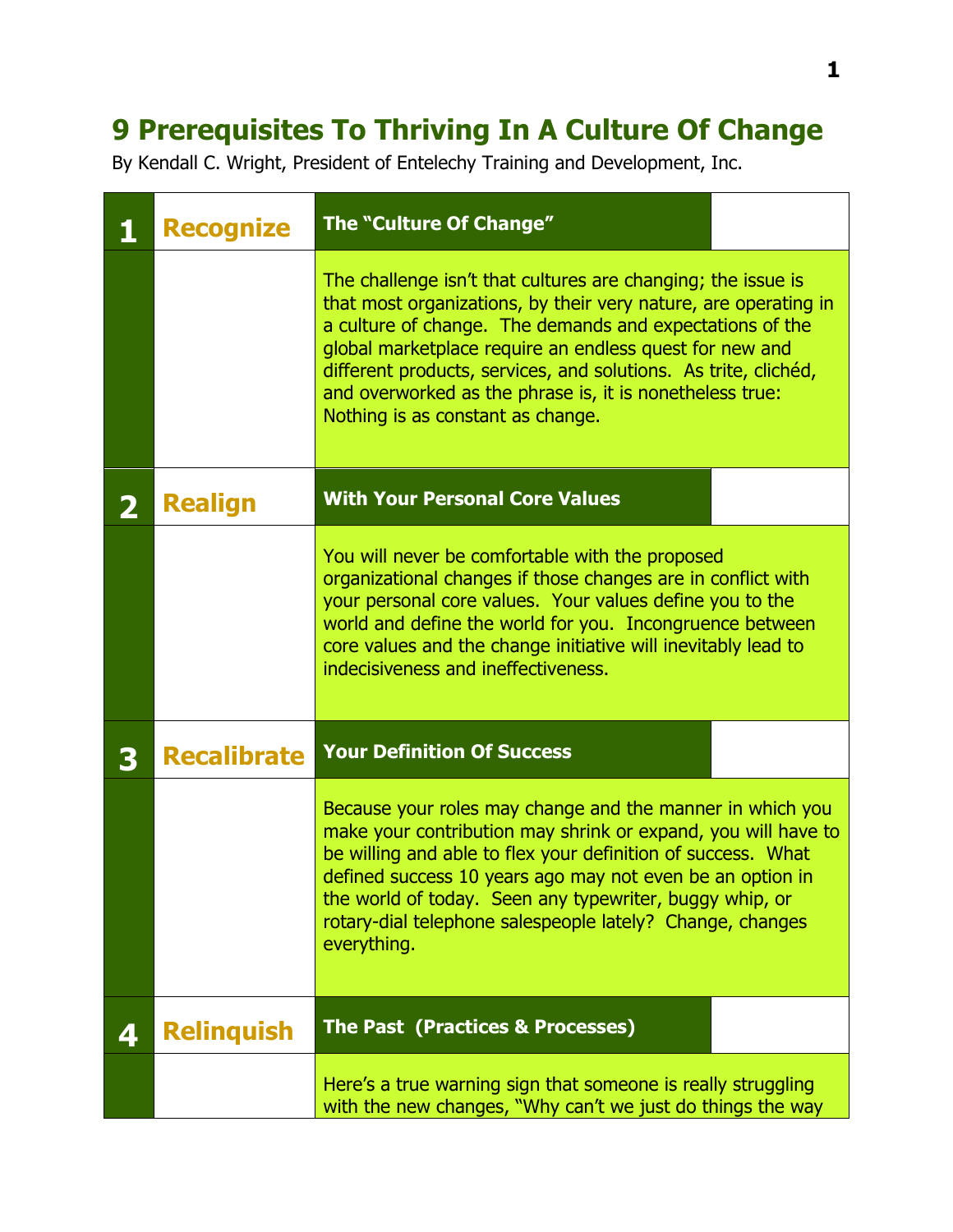|   |                 | we used to before all these changes?" Past practices and<br>procedures can become obsolete and ineffective very quickly.<br>Holding on to the old way, when you are expected to and<br>evaluated on how well you execute the new way, is a<br>guaranteed way to become obsolete yourself.                                                                                                                                                                                                                                                                                             |  |  |
|---|-----------------|---------------------------------------------------------------------------------------------------------------------------------------------------------------------------------------------------------------------------------------------------------------------------------------------------------------------------------------------------------------------------------------------------------------------------------------------------------------------------------------------------------------------------------------------------------------------------------------|--|--|
| 5 | <b>Reassess</b> | <b>Your Position (SWOT)</b>                                                                                                                                                                                                                                                                                                                                                                                                                                                                                                                                                           |  |  |
|   |                 | As the environment and circumstances shift, you'll discover<br>that what was once a strength can become a weakness -<br>instantaneously. Changes bring with them opportunities. But<br>if you haven't continued to assess and reassess your leverage<br>in the new environment, you will soon be referred to in the<br>past tense. Think strategically. Now is the time to construct,<br>analysis, and update your personal SWOT matrix.                                                                                                                                              |  |  |
| 6 | <b>Recommit</b> | <b>To Pro-Activity</b>                                                                                                                                                                                                                                                                                                                                                                                                                                                                                                                                                                |  |  |
|   |                 | Pro-Activity can be your proverbial "spoonful of sugar" when it<br>comes to thriving in a culture of change. While in the short-<br>term the change may appear to be bitter, in the long run it<br>will get better. To expedite getting to the "better" part of<br>change, YOU must choose to be pro-active. By now you've<br>learned that change is inevitable. True. But learning<br><b>through</b> the change and learning <b>from</b> the change - are<br>optional.                                                                                                               |  |  |
|   | <b>Retool</b>   | <b>For The Change (New Skills)</b>                                                                                                                                                                                                                                                                                                                                                                                                                                                                                                                                                    |  |  |
|   |                 | All Master Craftsmen live by a simple motto - "The right tool<br>for the right job." That is also very sage advice for those<br>aspiring to thrive in a culture of change. Because change<br>means that things are going to be different, change also mean<br>that you will have to retool your skill set. Sharpen your saw,<br>recalibrate your laser level, or change the bit on your drill.<br>The new situation will require some new tools. Remember<br>what Maslow so astutely pointed out, "Every problem will<br>appear to be a nail, if the only tool you have is a hammer." |  |  |